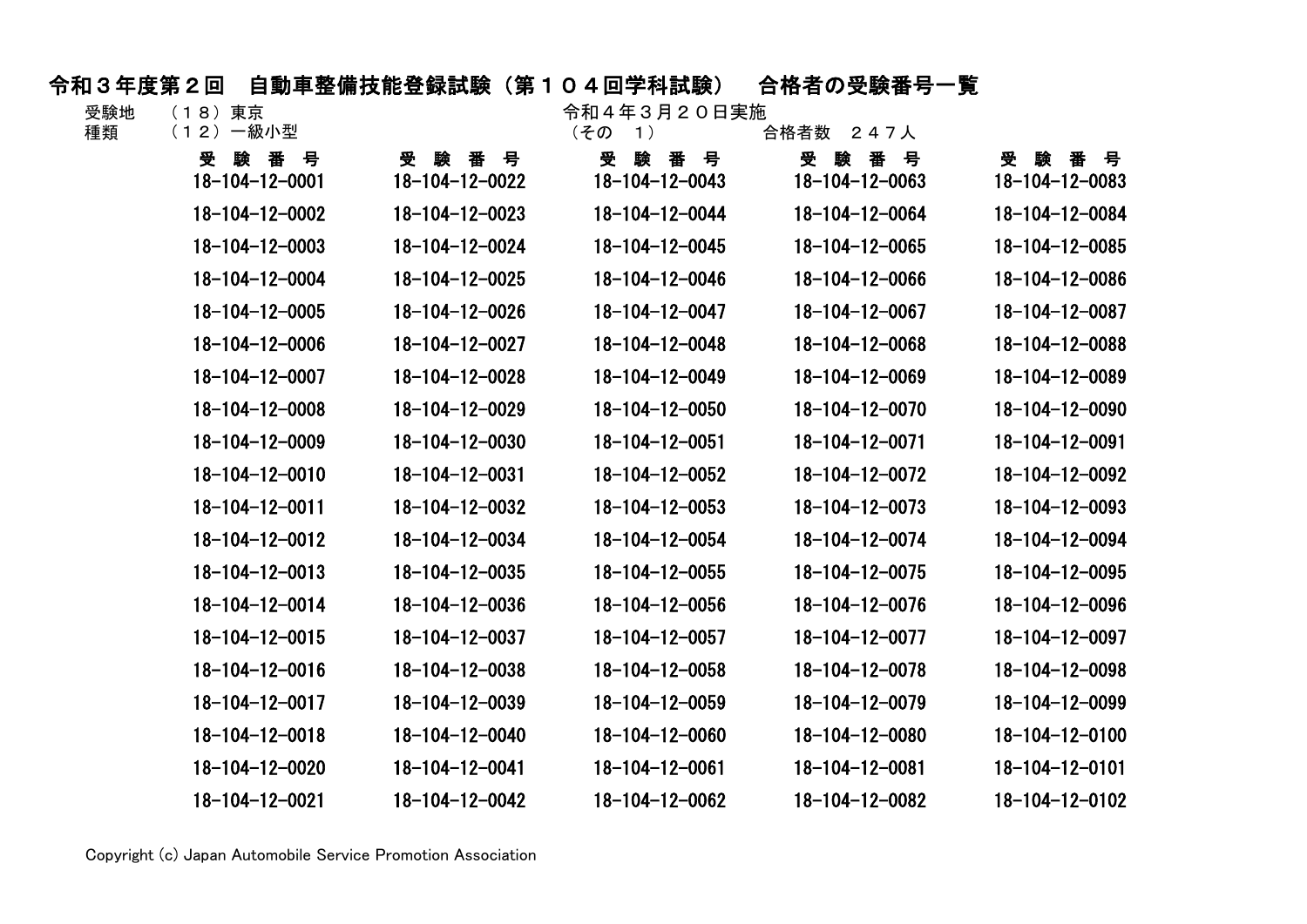## 令和3年度第2回 自動車整備技能登録試験(第104回学科試験) 合格者の受験番号一覧

| 受験地   | (18)東京 |  |
|-------|--------|--|
| 壬壬 半石 |        |  |

(18)東京 令和4年3月20日実施

| 種類 | (12)一級小型                     |                                | (その<br>2)                          | 合格者数 247人                            |                                |
|----|------------------------------|--------------------------------|------------------------------------|--------------------------------------|--------------------------------|
|    | 験 番 号<br>受<br>18-104-12-0103 | 受験番号<br>$18 - 104 - 12 - 0123$ | 풋<br>験番号<br>$18 - 104 - 12 - 0143$ | 受<br>験 番 号<br>$18 - 104 - 12 - 0163$ | 受験番号<br>$18 - 104 - 12 - 0187$ |
|    | $18 - 104 - 12 - 0104$       | $18 - 104 - 12 - 0124$         | $18 - 104 - 12 - 0144$             | 18-104-12-0165                       | 18-104-12-0188                 |
|    | $18 - 104 - 12 - 0105$       | $18 - 104 - 12 - 0125$         | $18 - 104 - 12 - 0145$             | $18 - 104 - 12 - 0166$               | $18 - 104 - 12 - 0189$         |
|    | $18 - 104 - 12 - 0106$       | $18 - 104 - 12 - 0126$         | $18 - 104 - 12 - 0146$             | 18-104-12-0167                       | 18-104-12-0190                 |
|    | 18-104-12-0107               | 18-104-12-0127                 | $18 - 104 - 12 - 0147$             | $18 - 104 - 12 - 0168$               | 18-104-12-0191                 |
|    | $18 - 104 - 12 - 0108$       | $18 - 104 - 12 - 0128$         | $18 - 104 - 12 - 0148$             | $18 - 104 - 12 - 0169$               | 18-104-12-0192                 |
|    | 18-104-12-0109               | 18-104-12-0129                 | 18-104-12-0149                     | 18-104-12-0170                       | $18 - 104 - 12 - 0193$         |
|    | 18-104-12-0110               | $18 - 104 - 12 - 0130$         | $18 - 104 - 12 - 0150$             | 18-104-12-0171                       | 18-104-12-0194                 |
|    | 18-104-12-0111               | $18 - 104 - 12 - 0131$         | $18 - 104 - 12 - 0151$             | 18-104-12-0172                       | $18 - 104 - 12 - 0195$         |
|    | $18 - 104 - 12 - 0112$       | $18 - 104 - 12 - 0132$         | $18 - 104 - 12 - 0152$             | $18 - 104 - 12 - 0173$               | $18 - 104 - 12 - 0196$         |
|    | $18 - 104 - 12 - 0113$       | 18-104-12-0133                 | $18 - 104 - 12 - 0153$             | $18 - 104 - 12 - 0174$               | 18-104-12-0197                 |
|    | 18-104-12-0114               | $18 - 104 - 12 - 0134$         | $18 - 104 - 12 - 0154$             | $18 - 104 - 12 - 0175$               | 18-104-12-0198                 |
|    | $18 - 104 - 12 - 0115$       | $18 - 104 - 12 - 0135$         | $18 - 104 - 12 - 0155$             | $18 - 104 - 12 - 0176$               | 18-104-12-0199                 |
|    | $18 - 104 - 12 - 0116$       | $18 - 104 - 12 - 0136$         | $18 - 104 - 12 - 0156$             | $18 - 104 - 12 - 0177$               | 18-104-12-0201                 |
|    | $18 - 104 - 12 - 0117$       | $18 - 104 - 12 - 0137$         | $18 - 104 - 12 - 0157$             | $18 - 104 - 12 - 0178$               | 18-104-12-0202                 |
|    | $18 - 104 - 12 - 0118$       | $18 - 104 - 12 - 0138$         | $18 - 104 - 12 - 0158$             | 18-104-12-0180                       | 18-104-12-0203                 |
|    | 18-104-12-0119               | $18 - 104 - 12 - 0139$         | $18 - 104 - 12 - 0159$             | 18-104-12-0181                       | 18-104-12-0204                 |
|    | $18 - 104 - 12 - 0120$       | 18-104-12-0140                 | $18 - 104 - 12 - 0160$             | 18-104-12-0182                       | 18-104-12-0205                 |
|    | 18-104-12-0121               | $18 - 104 - 12 - 0141$         | $18 - 104 - 12 - 0161$             | 18-104-12-0184                       | $18 - 104 - 12 - 0206$         |
|    | 18-104-12-0122               | 18-104-12-0142                 | 18-104-12-0162                     | 18-104-12-0186                       | 18-104-12-0207                 |

Copyright (c) Japan Automobile Service Promotion Association